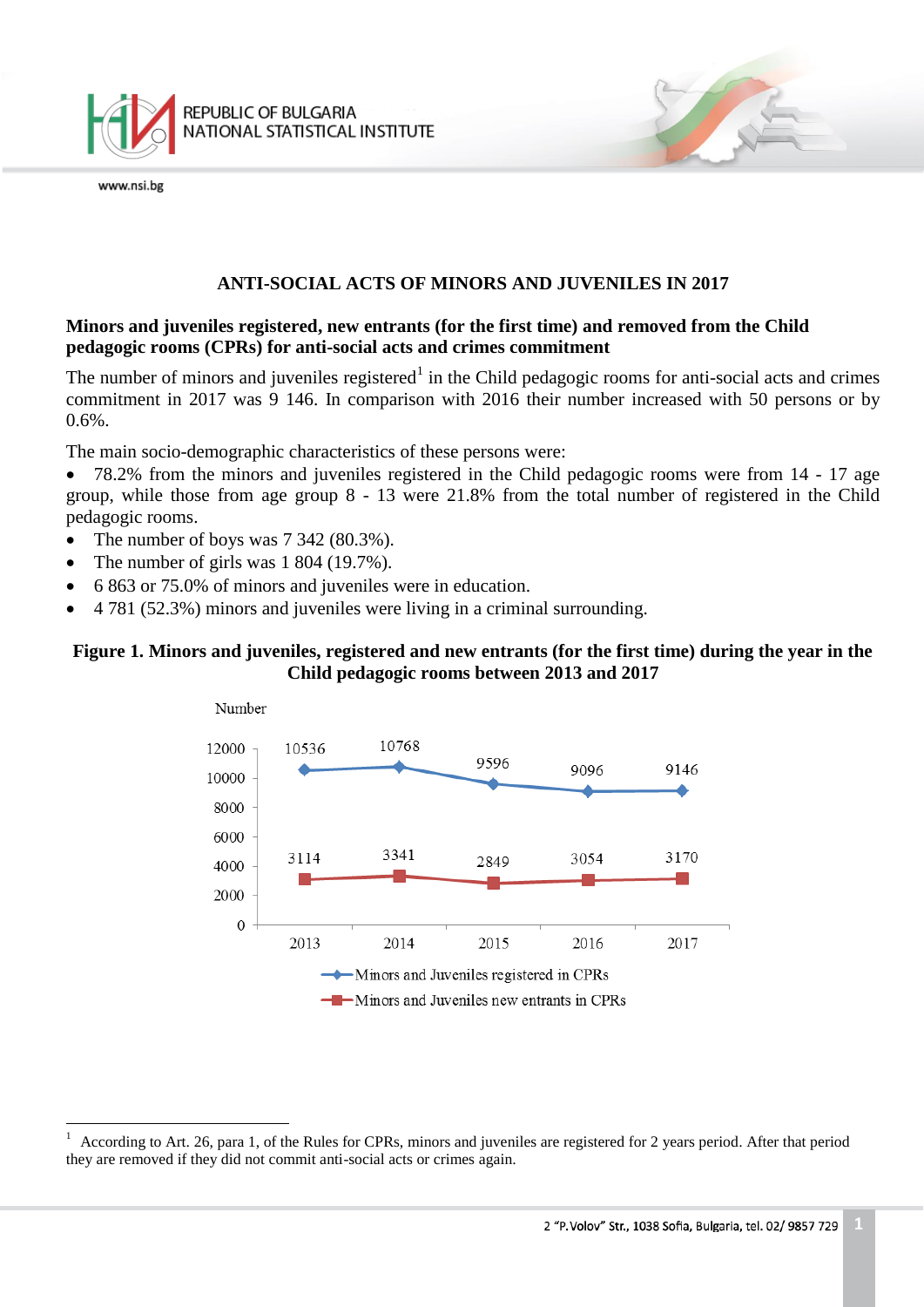

The coefficient of persons registered in the Child pedagogic rooms in 2017 was 1 395 per 100 000 persons of the average annual population aged 8 - 17 years and in comparison with 2016 decreased by 0.6%.

The number of minors and juveniles new entrants<sup>1</sup> (registered for the first time) in the Child pedagogic rooms in 2017 was 3 170 or 34.7% of the total number of persons, registered in the CPRs. 73.9% of them were juveniles. Compared to 2016 their number increased by 3.8%.

In 2017, 2 862 or 31.3% of minors and juveniles were removed from the Child pedagogic rooms as:

- $\bullet$  1 524 of them (53.2%) due to improved behavior;
- $\bullet$  1 256 (43.9%) by the reason of reaching the age of 18;
- $\bullet$  82 persons (2.9%) due to other reasons.

## **Anti-social acts**

÷.

The number of minors and juveniles who passed through the Child pedagogic rooms for committed antisocial acts in 2017 was 6 784. Boys were 4 761 or 70.2% as girls were 2 023 or 29.8%. In comparison with 2016 the number of anti-social acts perpetrators increased by 1 030 persons or by 17.9%.

In the structure of surveyed anti-social acts, the greatest was the share of children passed on to the Child pedagogic rooms for:

- 'running away from home, special institution or from residential type of social service' 1 368 children or 20.2%;
- 'behaviour of violence and aggression' 635 persons (9.4%);
- 'psychoactive substances addiction' 518 or 7.6%;
- $\bullet$  'indecently and/or hooligan behaviour in public place' 465 persons (6.9%);
- 'damage of public and/or private property' 454 persons (6.7%).

Among other publicly important anti-social acts of minors and juveniles were:

- 'harassment' 6.5% (438 persons);
- 'wandering' and 'begging' 174 persons or 2.6%.

## **Minors and juveniles perpetrators of crimes**

In 2017 the number of minors and juveniles, registered in the Child pedagogic rooms for crimes commitment was 4 971.

Thefts of property was the most common type of crime, committed by minors and juveniles. Children perpetrators of thefts were 2 793 or 56.2% from the total number of persons, registered in the Child pedagogic rooms for crimes commitment. The greatest was share of minors and juveniles perpetrators of thefts from shops or other trade establishments - 31.3% (873 persons), followed by 'home thefts' - 22.3% (624 persons) and burglaries - 11.8% (329 persons).

<sup>&</sup>lt;sup>1</sup> Incl. all minors and juveniles perpetrators of crimes and/or anti-social acts during the reported year.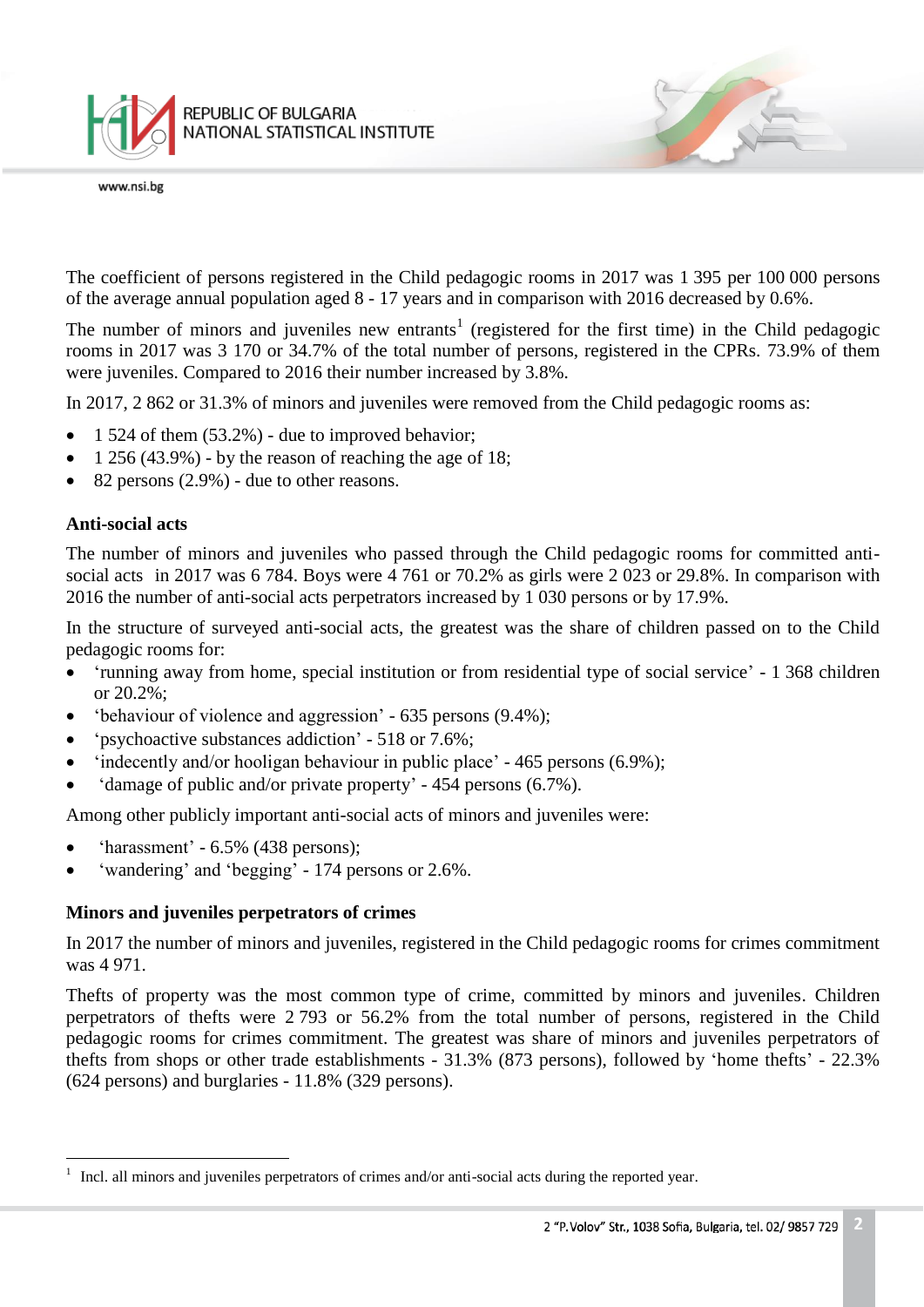





# **Minors and juveniles - victims of crimes**

Minors and juveniles victims of crimes in 2017 were 1 463, as 617 or 42.2% of them were girls. The relative share of minors - victims of crimes was 41.4% (605 persons) and juveniles - 58.6% or 858 persons.

The highest was number and relative share of minors and juveniles, victims of thefts of property - 717 persons (49.0%), followed by bodily harms - 240 persons (16.4%), robberies - 113 persons (7.7%), debauchery - 86 (5.9%). The number of rape cases (committed and attempted) in 2017 was 20.

# **Activities of the Local Commissions for Combating Anti-social Acts of minors and juveniles**

5 537 legal correctional educational proceedings were initiated by the Local Commissions for Combating Anti-social Acts of minors and juveniles in 2017. 3 758 (67.9%) of them were initiated by the prosecutors proposals. The number of concluded proceedings amounted to 5 065 while 3 010 or 59.4% were finalized in a month. 458 (8.3% of proceedings initiated) were ceased due to different reasons. At the end of 2017, 236 proceedings, or 4.3% from initiated, were not finalized.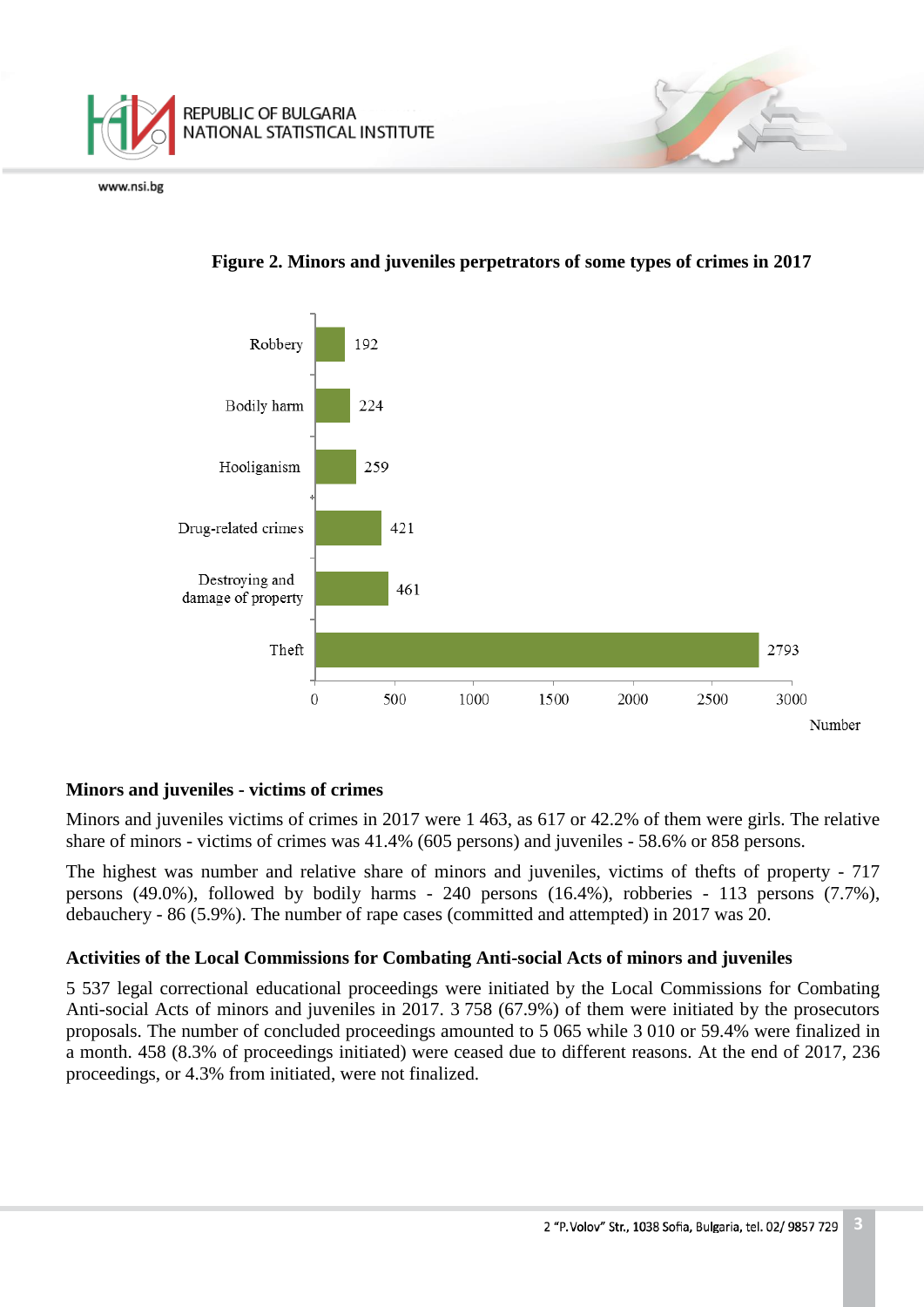

7 470 correctional measures were inflicted by the Local Commissions in 2017 according to Art. 13, para 1 of the Juvenile Delinquency Law to 5 346 persons aged 8 - 17 years for commitment of 5 977 publicly dangerous  $\arctan s^1$ .

The correctional measures imposed to the highest number of persons in 2017 were:

- 'warning' was in 3 374 (45.2%) cases;
- $\bullet$  'placement under the correctional control of a public tutor' in 1 535 (20.6%) cases;
- 'placement under correctional supervision of the parents or the persons substituting for them, under the obligation to take special care' - in 876 (11.7%) events;
- 'obligation to participate in consultations, training and programmes' in 643 (8.6%) cases;
- 'warning to get into Educational boarding school with test period of 6 months' was imposed to 252

## persons (3.4%);

• the correctional measures of 'getting into Educational boarding school' - to 53 persons (0.7%).

The main characteristics of minor and juveniles with imposed correctional measures in 2017 were as follows:

- Minors were  $1\,615$  or  $30.2\%$ ; juveniles were  $3\,731$  or  $69.8\%$ ;
- Boys were  $4\,331$  or  $81.0\%$  and girls 1 015 (19.0%);
- More than a half of minors and juveniles with imposed correctional measures have basic attainment -2 726 persons (51.0%), as 1 843 (34.5%) - primary attainment.

In 2017, 6 982 persons were consulted in the existing consultative offices acted at the territory of the country. 1 474 campaigns for prevention were carried out, as 154 453 children were covered in them. With 1 922 minor and juvenile persons, living in an unfavorable criminal or conflict surrounding, additional preventive educational activities were carried out. 6 922 persons aged 8 - 17 years were consulted by the public supervisors in the country.

÷.

<sup>&</sup>lt;sup>1</sup> Incl. anti-social acts, crimes and administrative violations.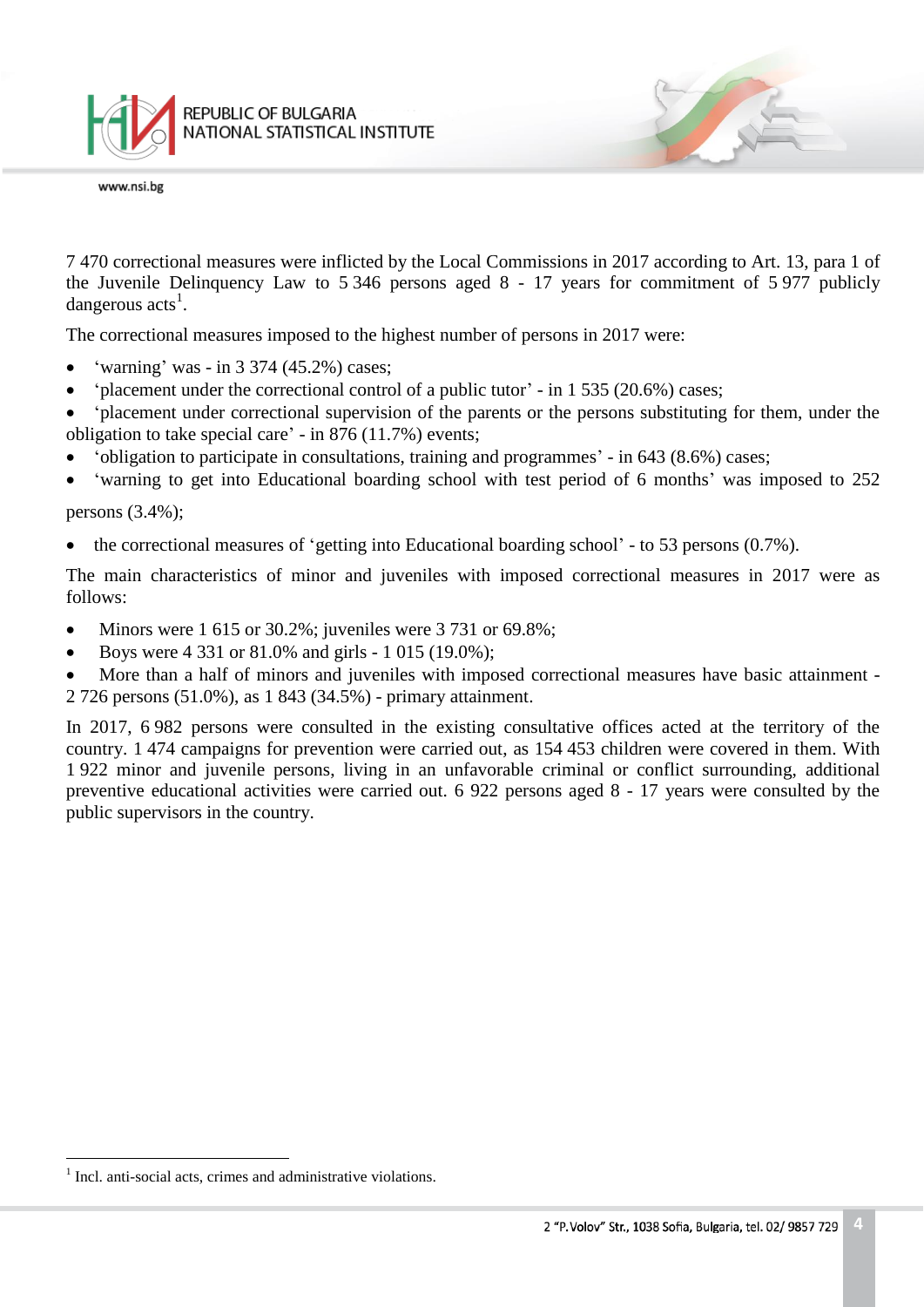

## **Methodological notes**

Statistical data on anti-social acts of minors and juveniles are elaborated on the basis of annual information received from the Local commissions for prevention of juvenile delinquency.

**Objects of the survey** are the Local commissions for prevention of minors and juvenile anti-social acts.

**Units of the survey** are the minor and juvenile persons - perpetrators of anti-social acts and crimes.

**Anti-social act** is an act which is publicly dangerous and against the law, or contradicts the morality, and the good manners. Correctional measures are imposed upon the offenders of such acts according to the Juvenile Delinquency Law.

**Child pedagogic rooms** are special institutions for the prevention of crimes and anti-social acts, committed by minor and juvenile persons.

**In the number of minors and juveniles registered as new entrants in the Child pedagogic rooms during the year** are included all minors and juveniles perpetrators of crimes and/or anti-social acts during the reported year; convicted for general crimes; realized from the correctional facilities, Correctional boarding schools and the Social-pedagogic boarding schools.

**In the number of minors and juveniles registered in the Child pedagogic rooms** are included all minors and juveniles perpetrators of crimes and/or anti-social acts; convicted for general crimes; realized from the correctional facilities, Correctional boarding schools and the Social-pedagogic boarding schools. Minors and juveniles are registered for 2 years period after that period they are removed if they did not commit again anti-social acts or crimes.

**In the number of minors and juveniles passed on to Child pedagogic rooms** are included minor and juvenile persons who have committed acts of little importance, for which single police intervention was sufficient and no reason for their registration in the CPRs.

The applied methodology and data from surveys on Activities of Local Commissions for Combating Antisocial Acts of minors and juveniles are published on the NSI's website - [www.nsi.bg.](http://www.nsi.bg/)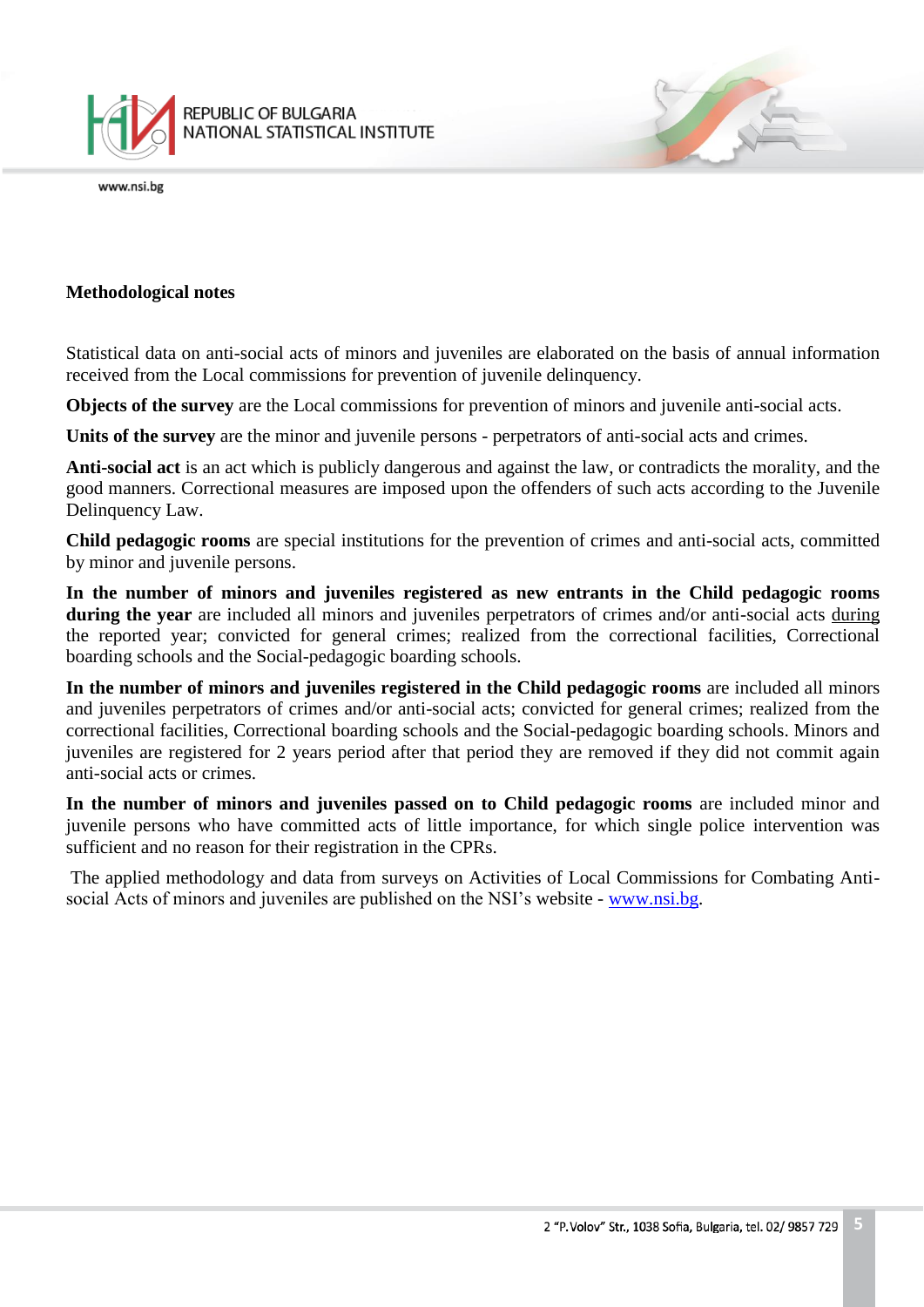

### **Annex**

**Table 1**

## **Minor and juvenile persons registered and new entrants in Child pedagogic rooms by sex and age**

|                                            |       |       |      |      | (In numbers) |
|--------------------------------------------|-------|-------|------|------|--------------|
|                                            | 2013  | 2014  | 2015 | 2016 | 2017         |
| Minors and Juveniles registered in Child   |       |       |      |      |              |
| pedagogic rooms during the year - total    | 10536 | 10768 | 9596 | 9096 | 9146         |
| Minors $(8 - 13)$                          | 2319  | 2648  | 2128 | 1973 | 1993         |
| <b>Boys</b>                                | 1850  | 2102  | 1665 | 1520 | 1556         |
| Girls                                      | 469   | 546   | 463  | 453  | 437          |
| <b>Juveniles</b> (14 - 17)                 | 8217  | 8120  | 7468 | 7123 | 7153         |
| <b>Boys</b>                                | 6442  | 6417  | 5886 | 5645 | 5786         |
| Girls                                      | 1775  | 1703  | 1582 | 1478 | 1367         |
| Minors and Juveniles new entrants in Child |       |       |      |      |              |
| pedagogic rooms during the year - total    | 3114  | 3341  | 2849 | 3054 | 3170         |
| Minors $(8 - 13)$                          | 852   | 944   | 867  | 817  | 826          |
| <b>Boys</b>                                | 690   | 749   | 681  | 641  | 648          |
| Girls                                      | 162   | 195   | 186  | 176  | 178          |
| <b>Juveniles</b> (14 - 17)                 | 2262  | 2397  | 1982 | 2237 | 2344         |
| <b>Boys</b>                                | 1774  | 1883  | 1569 | 1769 | 1919         |
| Girls                                      | 488   | 514   | 413  | 468  | 425          |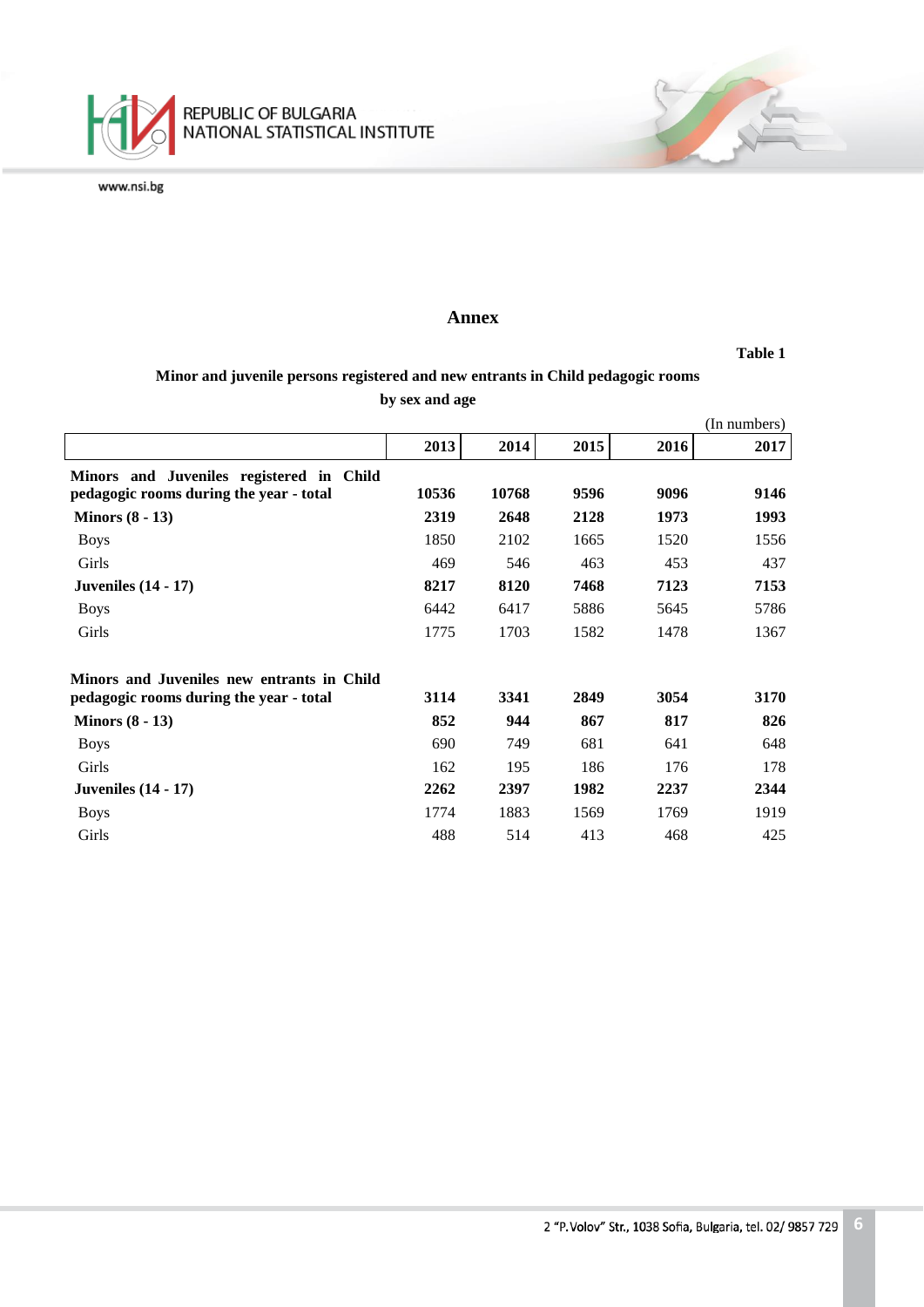

## **Table 2**

不

## **Minors and Juveniles removed from Child pedagogic rooms' registration**

|                            | (In numbers) |                             |              |                             |  |  |  |  |
|----------------------------|--------------|-----------------------------|--------------|-----------------------------|--|--|--|--|
|                            |              | 2016                        | 2017         |                             |  |  |  |  |
|                            | <b>Total</b> | Of which: due<br>to redress | <b>Total</b> | Of which: due to<br>redress |  |  |  |  |
| <b>Total for country</b>   | 2731         | 1441                        | 2862         | 1524                        |  |  |  |  |
| <b>Boys</b>                | 2138         | 1092                        | 2289         | 1180                        |  |  |  |  |
| Girls                      | 593          | 349                         | 573          | 344                         |  |  |  |  |
| Minors $(8 - 13)$          | 224          | 193                         | 173          | 158                         |  |  |  |  |
| <b>Boys</b>                | 166          | 145                         | 127          | 116                         |  |  |  |  |
| Girls                      | 58           | 48                          | 46           | 42                          |  |  |  |  |
| <b>Juveniles</b> (14 - 17) | 2507         | 1248                        | 2689         | 1366                        |  |  |  |  |
| <b>Boys</b>                | 1972         | 947                         | 2162         | 1064                        |  |  |  |  |
| Girls                      | 535          | 301                         | 527          | 302                         |  |  |  |  |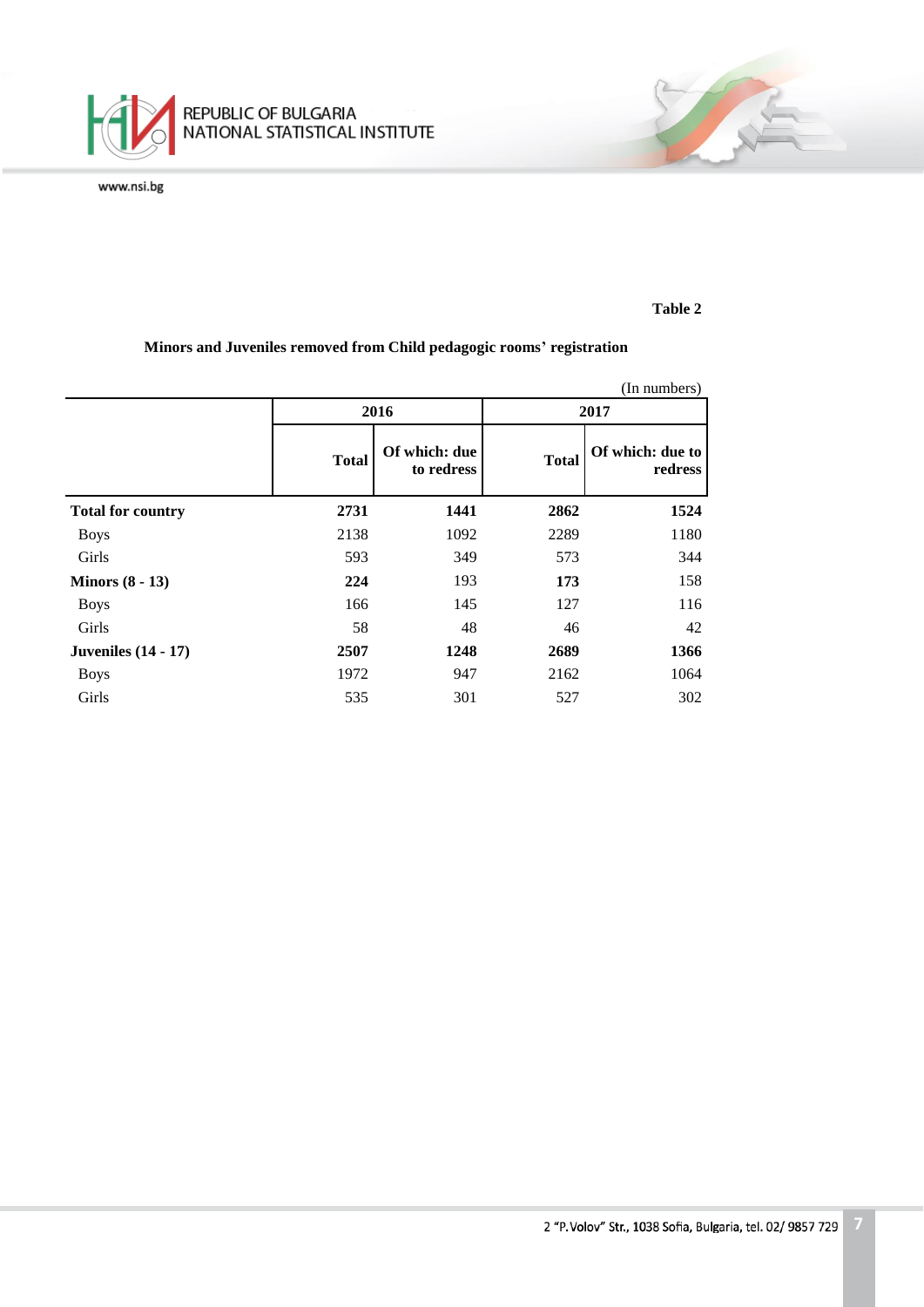

#### **Table 3**

安全

# **Minors and Juveniles passed on to Child pedagogic rooms for committed anti-social acts and perpetrators of crimes by sex and age**

|                                                                |      |      |      |      | (In numbers) |
|----------------------------------------------------------------|------|------|------|------|--------------|
|                                                                | 2013 | 2014 | 2015 | 2016 | 2017         |
| Minors and Juveniles passed on to<br>Child pedagogic rooms for |      |      |      |      |              |
| committed anti-social acts - total                             | 6439 | 5372 | 6145 | 5754 | 6784         |
| Minors $(8 - 13)$                                              | 1780 | 1456 | 1793 | 1470 | 1521         |
| <b>Boys</b>                                                    | 1203 | 1003 | 1274 | 1030 | 1114         |
| Girls                                                          | 577  | 453  | 519  | 440  | 407          |
| <b>Juveniles</b> (14 - 17)                                     | 4659 | 3916 | 4352 | 4284 | 5263         |
| <b>Boys</b>                                                    | 3037 | 2503 | 2918 | 2826 | 3647         |
| Girls                                                          | 1622 | 1413 | 1434 | 1458 | 1616         |
| <b>Minors and Juveniles perpetrators</b>                       |      |      |      |      |              |
| of crimes - total                                              | 6007 | 5402 | 5362 | 4980 | 4971         |
| Minors $(8 - 13)$                                              | 1457 | 1434 | 1322 | 1168 | 1063         |
| <b>Boys</b>                                                    | 1216 | 1162 | 1077 | 955  | 843          |
| Girls                                                          | 241  | 272  | 245  | 213  | 220          |
| Juveniles $(14 - 17)$                                          | 4550 | 3968 | 4040 | 3812 | 3908         |
| <b>Boys</b>                                                    | 3806 | 3324 | 3476 | 3199 | 3258         |
| Girls                                                          | 744  | 644  | 564  | 613  | 650          |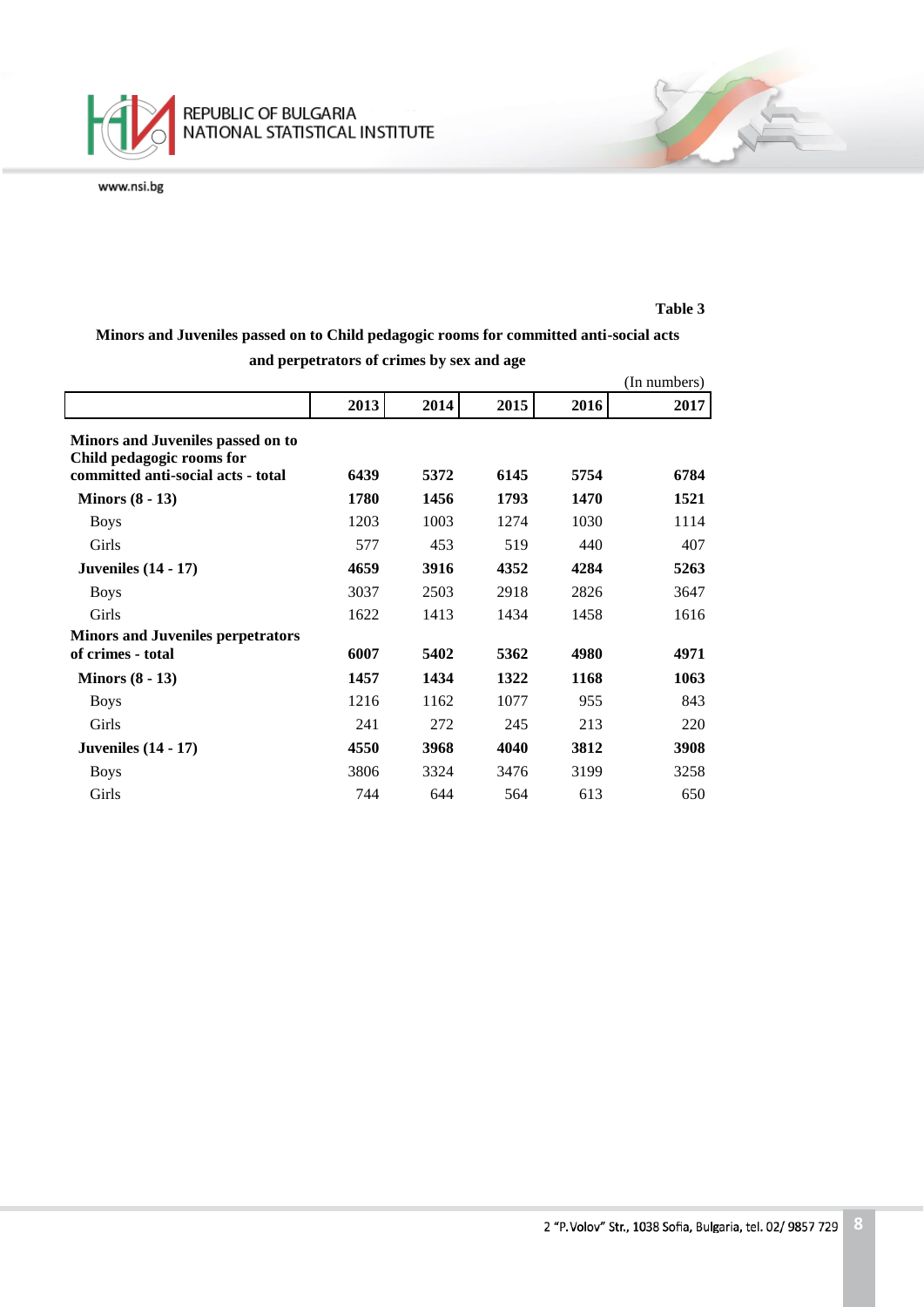

#### **Table 4**

不定

## **Minors and Juveniles passed on to Child pedagogig rooms for committed anti-social acts and children perpetrators of crimes**

|                                                                                                      |      |      |      |             | (In numbers) |
|------------------------------------------------------------------------------------------------------|------|------|------|-------------|--------------|
|                                                                                                      | 2013 | 2014 | 2015 | 2016        | 2017         |
| Minors and Juveniles passed on to<br>Child pedagogic rooms for<br>committed anti-social acts - total | 6439 | 5372 | 6145 | 5754        | 6784         |
| of which:                                                                                            |      |      |      |             |              |
| Run away from home<br>Behaviour of violence and                                                      | 1744 | 1550 | 1512 | 1554<br>497 | 1368         |
| aggression<br>Harassment                                                                             |      |      |      | 279         | 635          |
| of which: school harassment                                                                          |      |      |      | 193         | 438<br>252   |
| Indecently and/or hooligan<br>behaviour in public place                                              |      |      |      | 302         | 465          |
| Damage of public and/or private<br>property                                                          |      |      |      | 397         | 454          |
| Wandering and begging                                                                                | 602  | 354  | 380  | 226         | 174          |
| Psychoactive substances addiction                                                                    | 517  | 532  | 572  | 480         | 518          |
| Prostitution                                                                                         | 62   | 59   | 52   | 53          | 28           |
| <b>Minors and Juveniles perpetrators</b>                                                             |      |      |      |             |              |
| of crimes - total                                                                                    | 6007 | 5402 | 5362 | 4980        | 4971         |
| of which:                                                                                            |      |      |      |             |              |
| Intentional homicide                                                                                 | 3    | 5    | 6    | 1           | 3            |
| Bodily harm                                                                                          | 226  | 201  | 237  | 209         | 224          |
| Rape                                                                                                 | 7    | 9    | 10   | 15          | 8            |
| Debauchery                                                                                           | 56   | 60   | 47   | 56          | 56           |
| Theft                                                                                                | 3621 | 3210 | 3089 | 3019        | 2793         |
| of which:                                                                                            |      |      |      |             |              |
| Burglary                                                                                             | 552  | 405  | 350  | 385         | 329          |
| Pickpocketing                                                                                        | 207  | 211  | 207  | 179         | 177          |
| Robbery                                                                                              | 223  | 204  | 157  | 163         | 192          |
| Theft of motor vehicles                                                                              | 75   | 90   | 90   | 94          | 76           |
| Hooliganism                                                                                          | 337  | 339  | 326  | 254         | 259          |
| Drug-related crimes                                                                                  | 342  | 356  | 406  | 407         | 421          |

'.' - data not available.